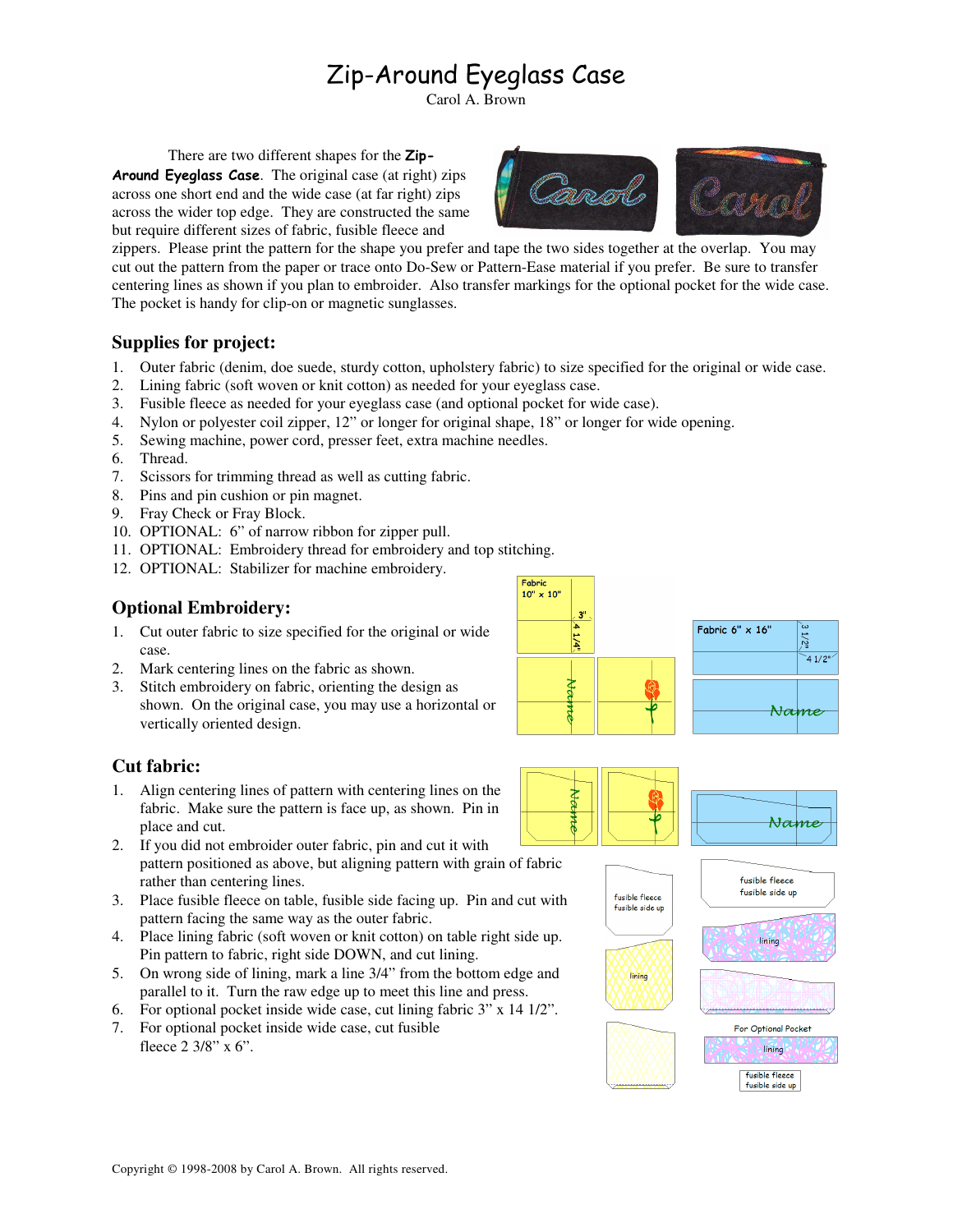#### **Optional pocket for wide case:**

- 1. Press pocket fabric in half, right sides together. Open fabric and place on table, wrong side up.
- 2. Position fusible fleece, fusible side down so that it is 3/8" away from the fold and from the top and bottom edges. Fuse according to package directions.
- 3. Fold pocket in half wrong sides out.
- 4. Pin and stitch 1/4" seams at top and bottom long edges.
- 5. Turn right side out. Press flat.
- 6. Top stitch the top edge of the pocket.
- 7. Position on right side of lining according to illustration on pattern. Pin in place.



#### **Stitch zipper into top edge:**

- 1. Remove any markings on the outer fabric.
- 2. Following the directions provided with your fusible fleece, fuse to the wrong side of the of the outer fabric, matching raw edges.
- 3. Mark the wrong side of the zipper on both tapes. Cut away zipper stops. Remove the zipper pull and put it where you can't lose it.
- 4. Place the outer case on the table right side up, with the shorter side to the right, as shown.
- 5. Position one side of the zipper right side down on the curved edge of the case. Make sure that more of the zipper extends to the right than to the left, as shown and that the zipper teeth do not face the raw edge. Pin and stitch a scant 1/4" seam. HINT: Butt the left edge of a standard presser foot up against the zipper teeth. Use a straight stitch and a needle position slightly to the right of far left. (If you can't change needle position you will need to use a zipper foot.)
- 6. On the left end of the zipper tape, carefully cut away about 1/2" of coils from the tape. Cut parallel to the coils and then snip to remove, leaving the tape in place. Apply seam sealant to cut edge and let dry.
- 7. Place the lining right side down on the outer case. Pin in place at top edge. Stitch a 1/4" seam using a straight or seam/overcast stitch.
- 8. Press seam flat. Turn right side out and press seam allowances toward lining. Topstitch through lining and seam allowances now if you prefer not to top stitch on the right side later.
- 9. Fold outer case to fit over lining. Press flat. Topstitch the seam through all layers if you didn't stitch the lining in the previous step. You may use a normal thread to match the fabric, or an embroidery thread to complement your embroidery.









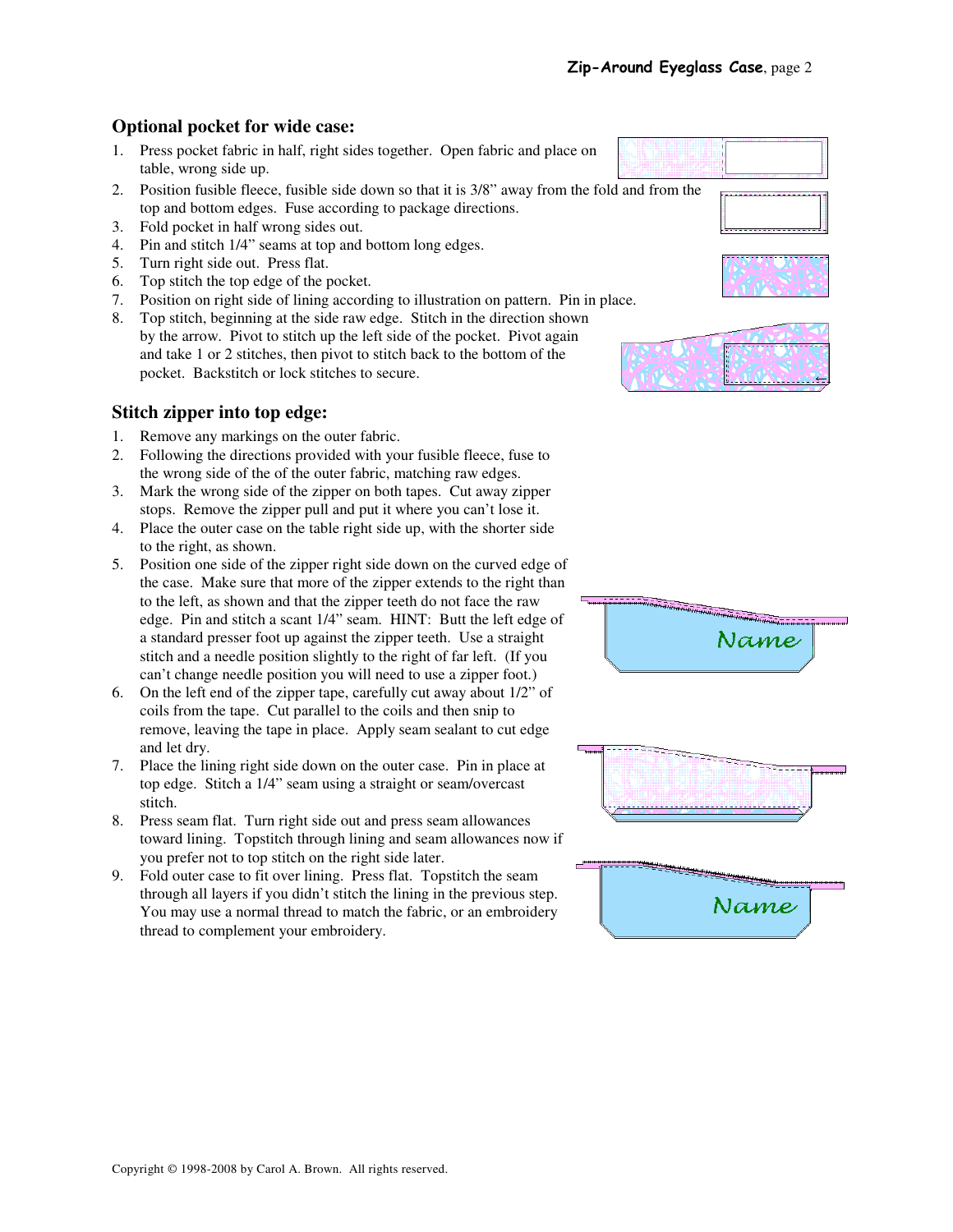# **Attach zipper pull:**

- 1. Fold the eyeglass case in half as shown. Fold the top of the back half down so that the zipper teeth meet. Pin the side raw edges and top in place.
- 2. Turn the open ends of the zipper toward you. Slide the zipper pull onto the left coil so that the center of the pull is about even with the beginnings of the coil on the right side. Make sure the zipper pull is top side up.
- 3. Feed the right coil into the right channel of the zipper pull. Grasp both tapes on the bottom with one hand, and zip the pull onto the zipper with the other.
- 4. Make sure the side raw edges of the case are even. If they are not, remove the zipper pull and try again. It sometimes take a few tries to attach the pull where you want it.
- 5. Zip the zipper partially closed, so that the zipper pull cannot get caught in the side seam. 6. To prevent the zipper pull from falling off, you may bartack across the zipper coils near the
- edge of the fabric. (Use a zigzag stitch, length  $= 0$ , widest width.)

# **Finish the eyeglass case:**

- 1. Fold the eyeglass so that the outer fabric layer and lining are each right sides together.
- 2. Keeping the side edges even, pin the bottom and angled edges together on the outer fabric layer. Starting at the side edge, stitch the angle, pivot and stitch to the fold at the opposite end of the bottom edge. Stitch off the fabric and back on to secure.
- 3. Trim the corner at the fold and at the pivot. Press the seam open over a sleeve board.
- 4. Let the pressed hem on the lining fall open.
- 5. Keeping the side edges even, pin the bottom and angled edges together on the lining layer. Starting at the side edge, stitch the angle, pivot and stitch on the crease you pressed. On the original case, take just a few stitches on the bottom and then backstitch to lock. On the wide case, stitch 1" along the crease then backstitch to lock. Press the seam allowances on the diagonal portion of the seam open.
- 6. Flip the lining layers over the outer fabric layers. Fold the lining hem allowances up on each side of the opening and line up the side raw edges. Pin the lining layers out of the way of the bottom outer seam and on the diagonal portion of the seam. Pin the side seam through all layers.
- 7. Stitch a seam beginning at the arrow marked on the bottom seam. Pivot to stitch the diagonal, pivot again to stitch the side seam. When you come to where the zipper teeth are, backstitch and stitch forward. Stitch off the fold and back on to secure.
- 8. Trim corners and outside angles. Trim away excess zipper tape.
- 9. Reach your hand through the opening of the lining and open the zipper as far as you can. Turn the eyeglass case right side out. The outside and lining are separated by the zipper. Pin the folds of the lining opening together. Close by edgestitching or slipstitching by hand.
- 10. Tuck the lining inside the eyeglass case. Press flat. Insert eyeglasses!
- 11. For optional ribbon pull, fold the ribbon in half and pull partially through the opening in the metal zipper pull. (HINT: You may need to wrap a thread around the center of the ribbon and feed the thread ends through the opening in order to pull the ribbon through.) Tuck both ends of the ribbon through this loop and pull to tighten the loop. Cut the ribbon ends on the diagonal and seal with seam sealant.

Now that you have made a Zip-Around Eyeglass Case, why not try varying the size and shape for other uses? A shorter version of the original case can hold a cell phone. A bigger size of the wide case can hold sewing supplies, cosmetics, medications, or anything else you can think of. If you add a belt loop on the back, you can hang your case from your belt. Can you think of changes for the pocket inside the wide case? Have fun.









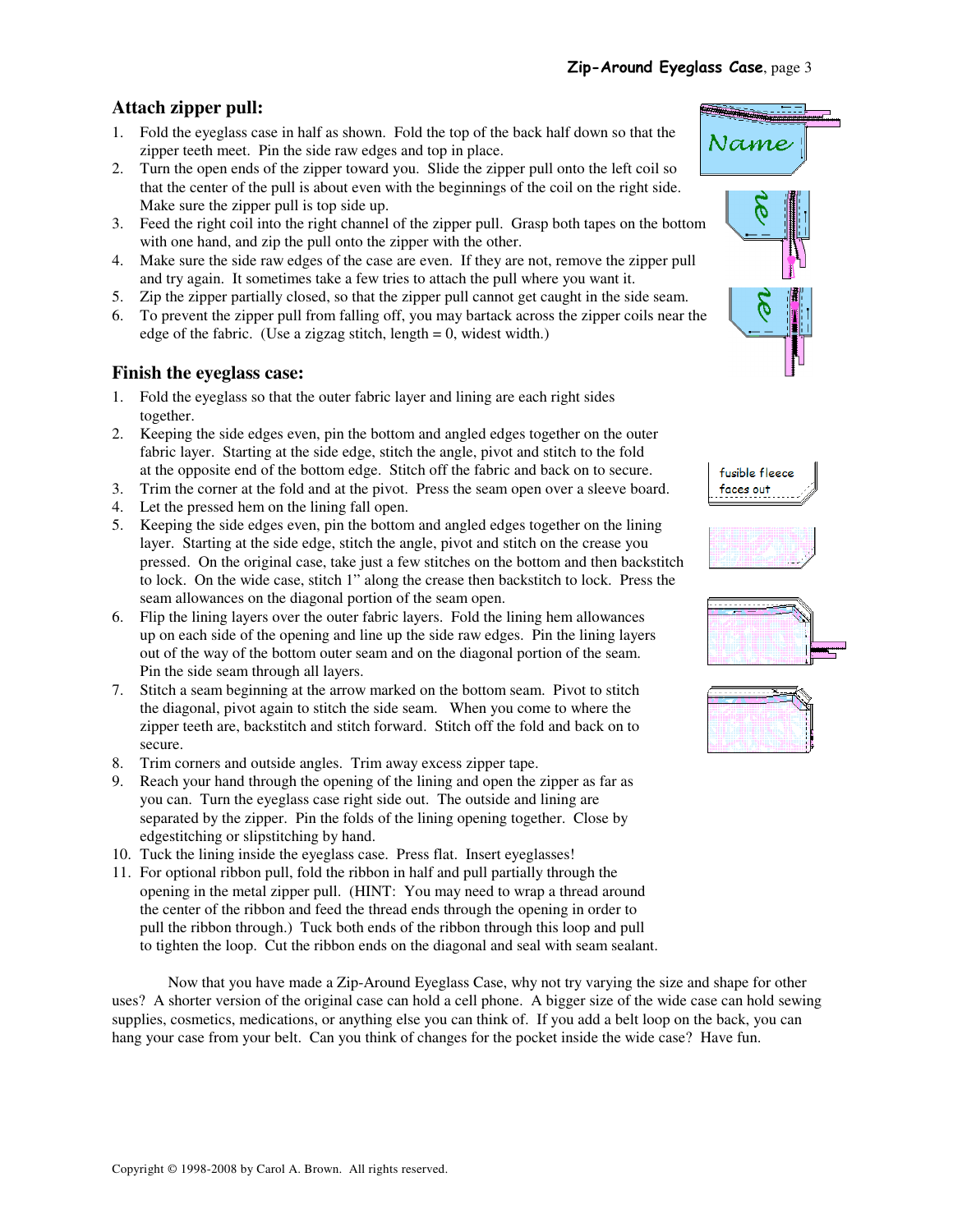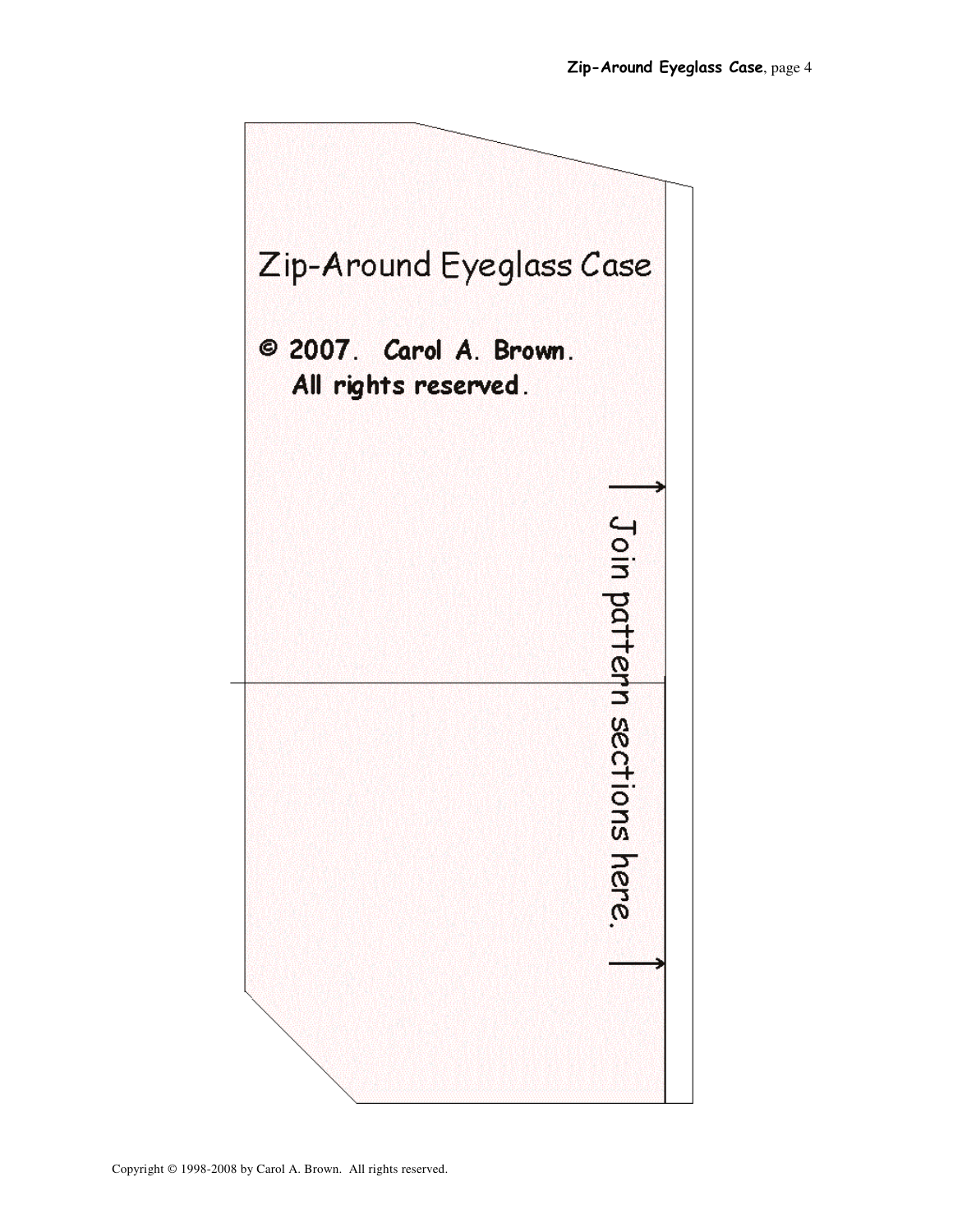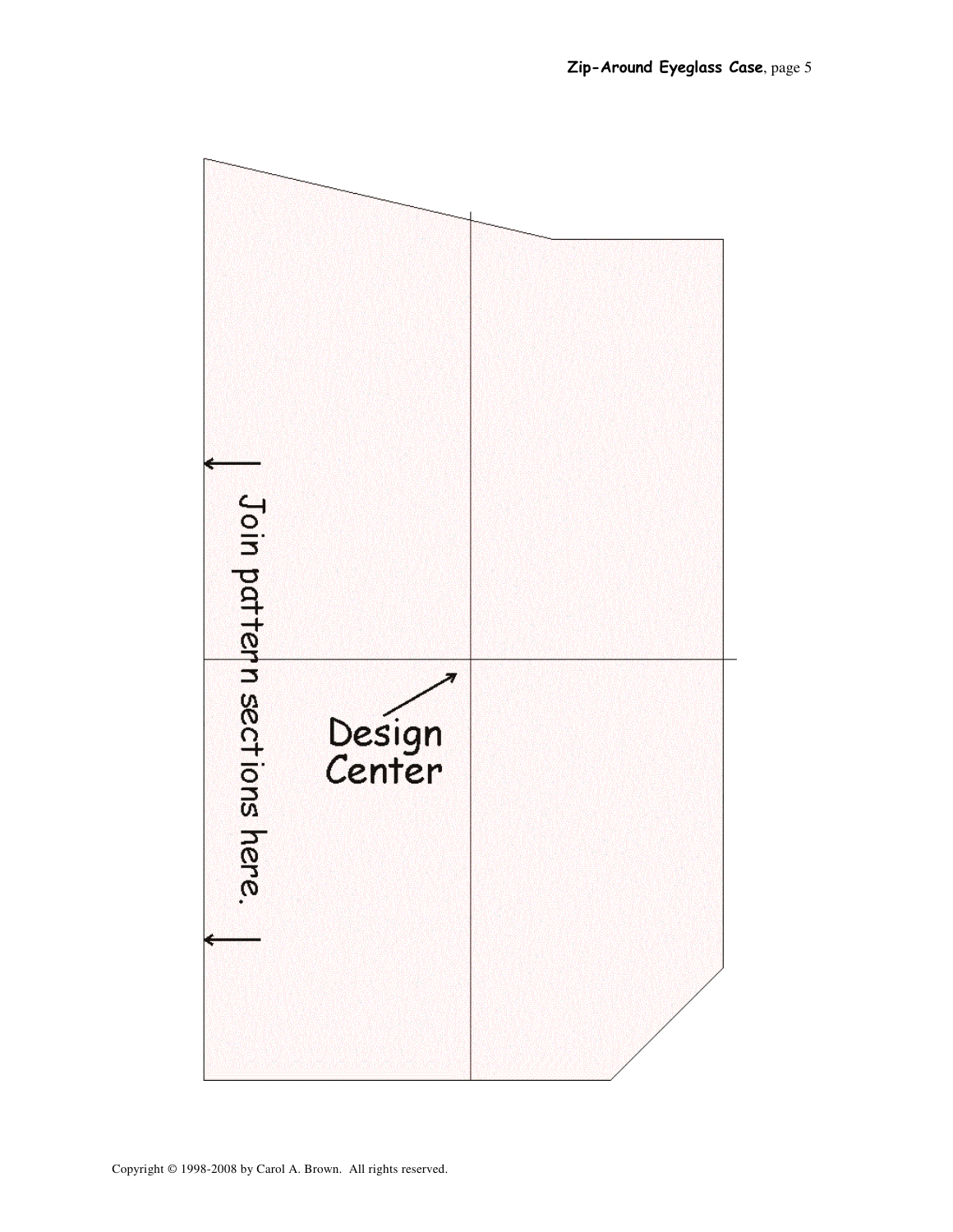